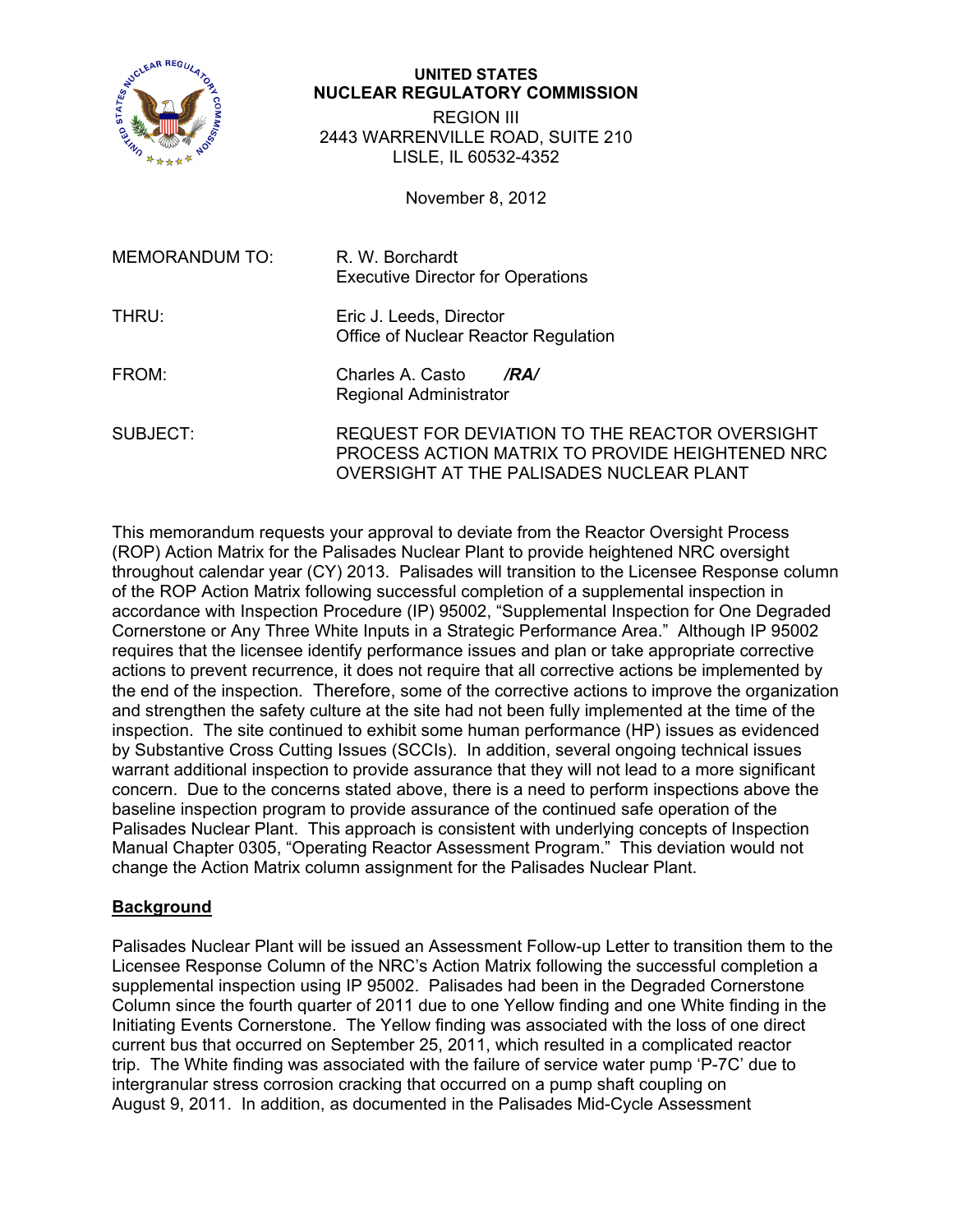R. W. Borchardt -2-

Letter (ML12248A318) dated September 4, 2012, a SCCI in HP with themes in the components of Conservative Assumptions (H.1(b)) and Oversight (H.4(c)) have remained open for two consecutive assessment cycles.

Also, over the last year, the NRC has noted a number of technical issues for which initial NRC review identified no immediate safety concerns. However, it is essential that the cause of these issues and the licensee's planned corrective actions are reviewed in order to provide reasonable assurance that these issues will not lead to more significant safety concerns. These technical issues include portions of Primary Coolant Pump 'P-50C' impeller being susceptible to tearing under certain operational conditions (Inspection Report 05000255/2012003) and through-wall leaks in three areas: Control Rod Drive Mechanism (CRDM), Safety Injection Refueling Water Tank (SIRWT), and Service Water (SW). The pressure boundary leakage from CRDM-24 was identified on August 12, 2012, and was the subject of a Special Inspection. In addition, minor leakage from the area surrounding the SIRWT was first identified in May 2011. On June 12, 2012, the plant was shut down when the leakage exceeded the administrative limit of 31 gallons per day. The site restarted on July 10, 2012, with a smaller amount of leakage still occurring in the area surrounding the tank. There is a possibility that this leakage is coming from the SIRWT or from residual water in the sand base below the tank that accumulated from previous leaks or rainwater. A Confirmatory Action Letter (CAL) (ML12199A409) was issued on July 17, 2012, which confirms the licensee's commitments on monitoring of the tank and the roof area above the control room. Finally, a pinhole leak was identified on a service water valve on September 20, 2012. The NRC reviewed Palisades' initial assessment of the leak and their conclusion that it does not interfere with the system's ability to perform its function (PNO-III-12-012). Although the NRC's initial assessment is that there is no immediate safety concern, Region III believes that a more detailed review of the licensee's actions to address all technical issues mentioned above is warranted to ensure that the licensee is taking adequate steps to address them.

# **Deviation Basis**

The ROP Action Matrix includes a range of licensee and NRC actions for each column of the Action Matrix. However, as discussed in Inspection Manual Chapter 0305, there may be instances in which other actions not prescribed by the Action Matrix may be appropriate. In the case of Palisades, the staff considers it appropriate to apply increased inspection focus to specific areas given the importance of 1) ensuring that the licensee implements the remaining corrective actions to improve the organization and strengthen the safety culture on site, and 2) assessing the sustainability of these actions. In addition, although resources for following up on the CAL and other technical issues are provided by the ROP, the nature of these technical issues warrants additional inspection and assessment activities beyond those provided by the ROP. This deviation would provide additional inspection and assessment resources to accomplish the reviews. Based on this, even though the licensee has taken actions that allow transition to the Licensee Response Column of the Action Matrix, the staff considers it appropriate to apply a heightened level of oversight at the Palisades Nuclear Plant in two specific areas. First, increased inspection is needed to ensure that the licensee is implementing appropriate corrective actions to improve the organization and strengthen the safety culture on site, as well as assessing the sustainability of these actions. Second, additional inspection is needed to ensure that planned corrective actions are effective, such that these issues will not lead to more significant safety concerns.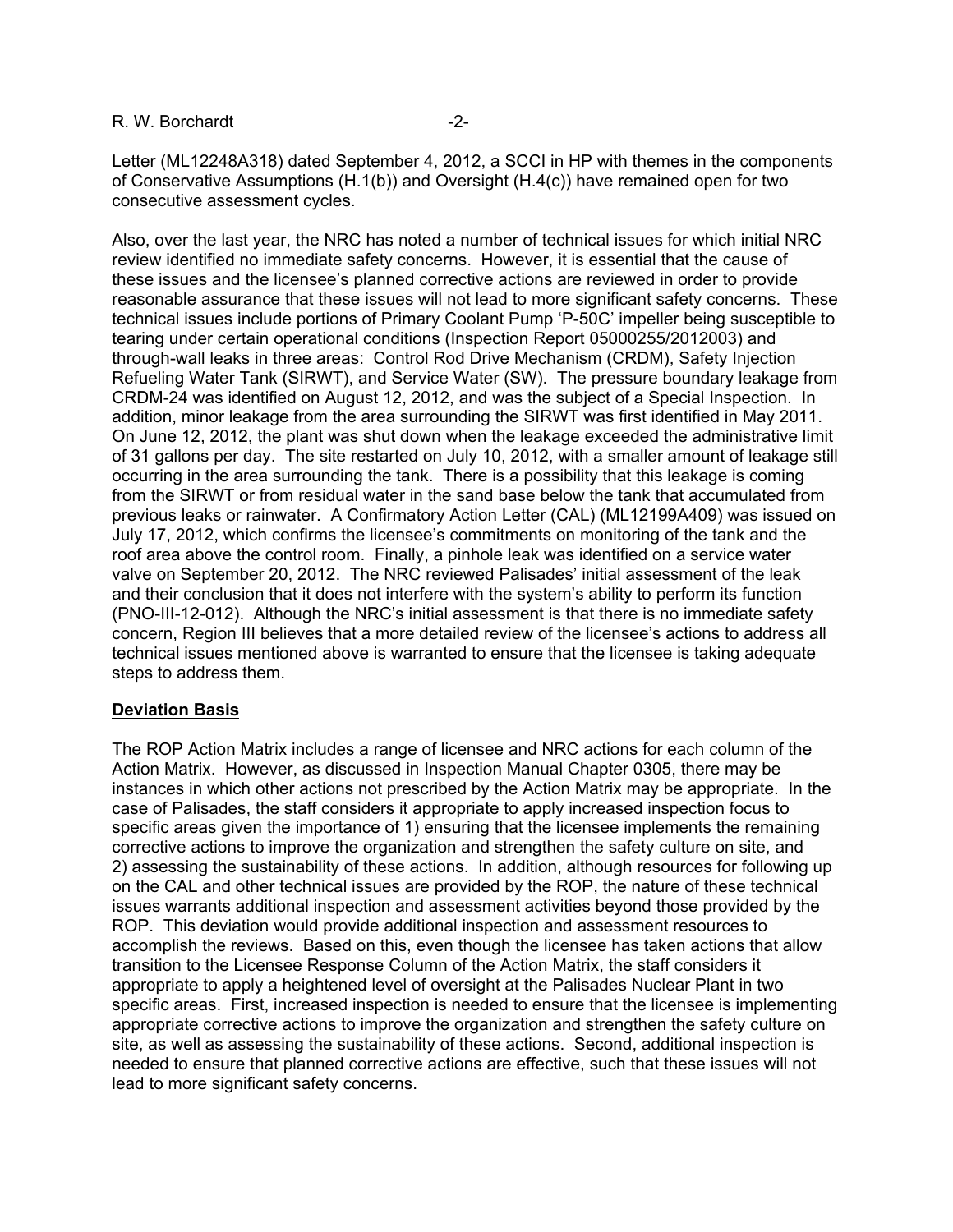#### R. W. Borchardt -3-

## **Planned Actions**

#### 1. Deviation Request

NRC Region III requests your approval to deviate from the ROP Action Matrix to increase regulatory oversight at the Palisades Nuclear Plant for CY 2013 for the following two areas:

- Conduct follow-up inspections on outstanding corrective actions that have not yet been implemented as they relate to performance improvement efforts on site. The inspectors will also focus on the activities taken to address the outstanding SCCIs in oversight and conservative assumptions. Inspections may also be conducted in the programs at the site to ensure corrective actions are sustainable.
- Conduct focused inspections using the guidance in IP 71152, "Problem Identification and Resolution" (PI&R). These inspections will focus on the resolution of technical issues that have been referenced in this memo. It would also consider possible technical issues that have not been identified through the licensee's corrective action program.

The additional inspection effort will involve some regional augmentation of the resident inspectors at Palisades and additional PI&R inspections. Further, the staff expects to conduct enhanced communication with the communities in southwest Michigan regarding NRC's mission, the status of site improvement initiatives and resolution of technical issues. Based on current projections, the additional inspections can be accommodated within the existing reactor program budget for CY 2013. The proposed efforts associated with these additional inspections are estimated to require an additional 1.0 FTE (approximately 1040 hours) through CY 2013, which can be directed from existing regional resources.

#### 2. Deviation Closure Criteria

• If all additional inspections are completed and corrective actions are acceptable, the staff expects to return to normal NRC inspection levels consistent with the Action Matrix by the end of CY 2013.

Consistent with the SRM dated May 27, 2004, a copy of this Deviation Memorandum will be provided to the Commission and will be discussed at the next Agency Action Review Meeting.

Approve/Disapprove: */RA by Michael R. Johnson for / 11/8/12* R. W. Borchardt Date